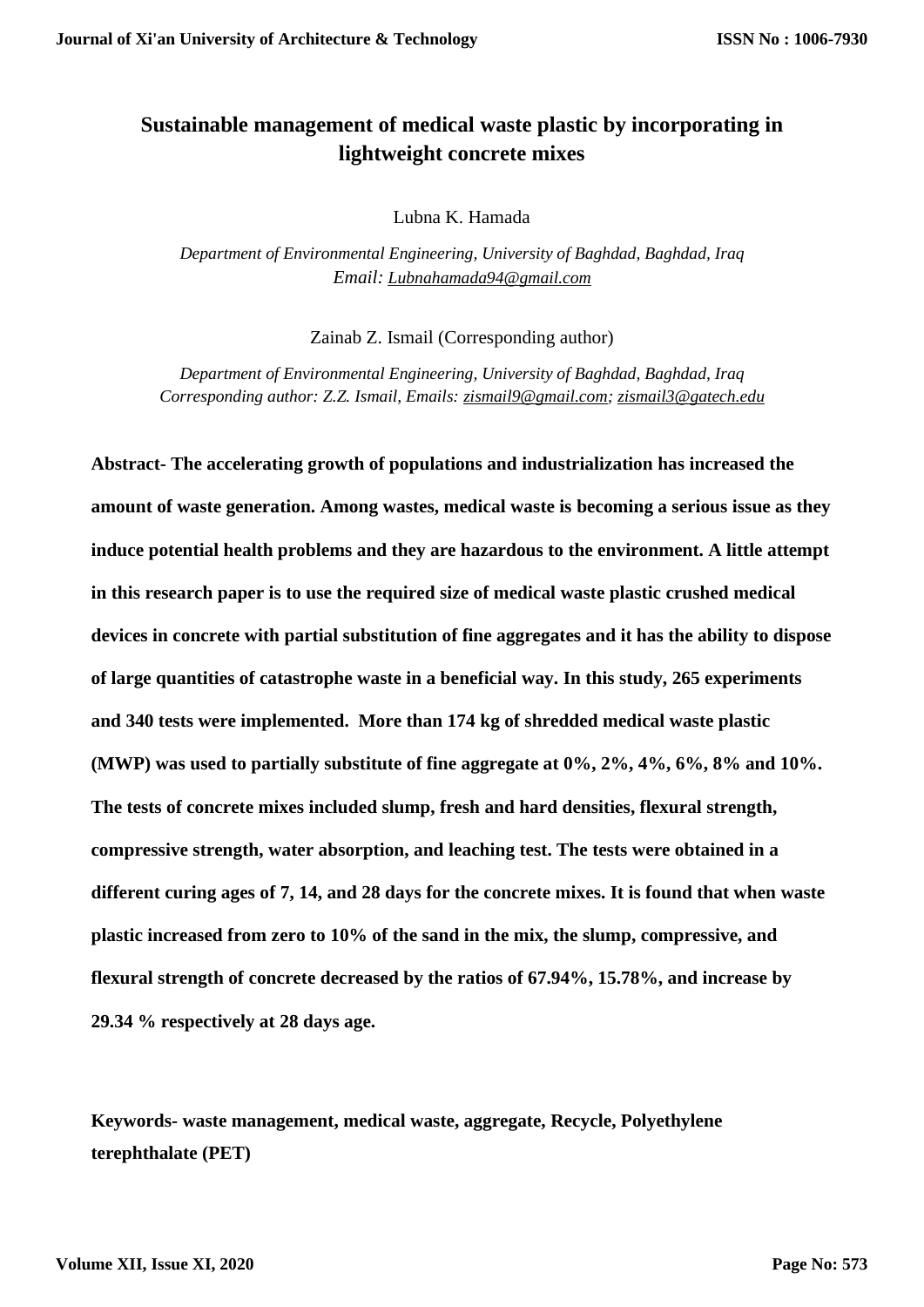### 1. INTRODUCTION

One of the major causes of environmental contamination and a serious challenge that we have to solve is the growing generation of waste plastic. Hospitals are among the most important waste plastic generators as a type of medical waste. The waste produced in hospitals typically ranges from 1.4 to 2.2 kg of waste per day, 55 % of which involves plastics. The non-biodegradable nature of plastic renders it a threat to the environment  $[1, 2]$ . The modern world used plastic every day until now due to its manufacturing low cost, lightweight and reasonable ease to form. However, waste plastic becomes a concern worldwide. The transfer of waste plastic to new products that benefits people would minimize the amount of plastic waste that is not used. In order to minimize the concrete's own weight, the replacement of aggregate by waste plastic in concrete industry, not only save the environment, but also benefit the construction sector. This initiative can be seen as an update perspective in research activities to contribute the environmental issues and concrete technology [3]. Many attempts have recently been made to use waste plastic efficiently in various industries to minimize the harmful influences of waste plastic disposed of or burned. Concrete is one of the most common building materials used worldwide, and due to the population growth and urbanization, its applications is expected to increase further in the future. Increased demand for concrete would lead to an increase in the supply of all concrete materials, including aggregates that make up between 60-70% of the volume of concrete [4]. The processing of waste plastic as cement-based materials, such as concrete mixes, emerges as a safer choice for the disposal of waste plastic due to its economic and environmental benefits by partial or complete substitute of the aggregate in the concrete mix. Furthermore, for lightweight concrete with low strength application, any modification method with waste plastic could be an ideal option [5]. Gesoglu et al. [6] investigated the mechanical and fracture properties of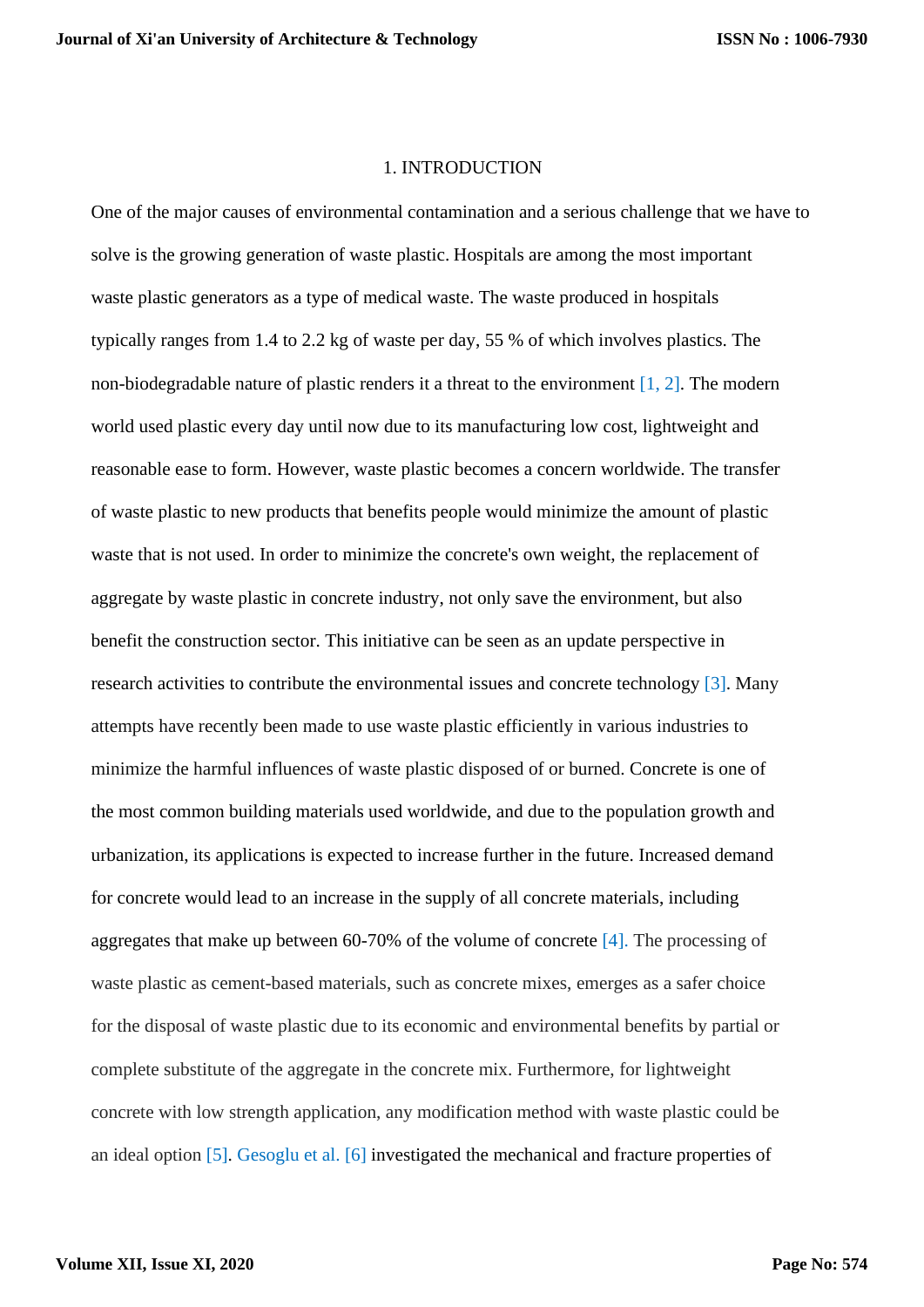plastic waste (PW) powder self-compacting concretes (SCCs) in different quantities used as a cement substitute material. Partial for at 5 %, 10%, 15 %, 20% and 25% by weight, the quantity of cement was substituted by PW powder. Mechanical characteristics of SCCs were checked at 28 days for compressive and splitting tensile strengths, flexural strength as well as elasticity modulus. The results showed that the mechanical properties of SCCs modified by PVC powder decreased while the concretes became less brittle. Hameed and Ahmed [7] stated that the use of polyethylene terephthalate (PET) at 1% results in a 58% improvement in compressive strength Compared to the batch for reference. Results of flexural strength showed that the use of PET increased the flexural strength values by 23.11 %, and 25.59% compared to the reference batch at 1 %, and 3 %. The 1% PET ratio also gave the optimum value of splitting tensile strength with a 130 % increase ratio. As the density values increased, the density values clearly decreased. A percentage of PET content, a decreasing density ratio of close to 14%, particularly 10% of PET. Mohammed et al. [8] demonstrated that to produce concrete with acceptable properties, there is a potential to substitute coarse or fine aggregate with 30% or less of poly vinyl chloride (PVC) aggregate. There is a slight loss of slump (workability), water absorption, and various mechanical strengths in this plastic material. No more than 8% loss of compressive and splitting tensile strengths has been observed. Muniraj et al. [9] used waste plastic as a cement, fine aggregate and coarse aggregate with replacement ratio 10%. The results proved that the compressive strength, split tensile strength, and flexural strength decreased with the increase of plastic waste replacement percentage at the age of 14 days. Hama [10] investigated the performance of concrete prepared with different types of plastic as partial substitution of sand. The findings indicated that fine plastic aggregates decrease the compressive strength and elasticity modulus of concrete and that the specimens were more deformed than control specimens before failure under stress and impact loads. In addition, with an increase in plastic content,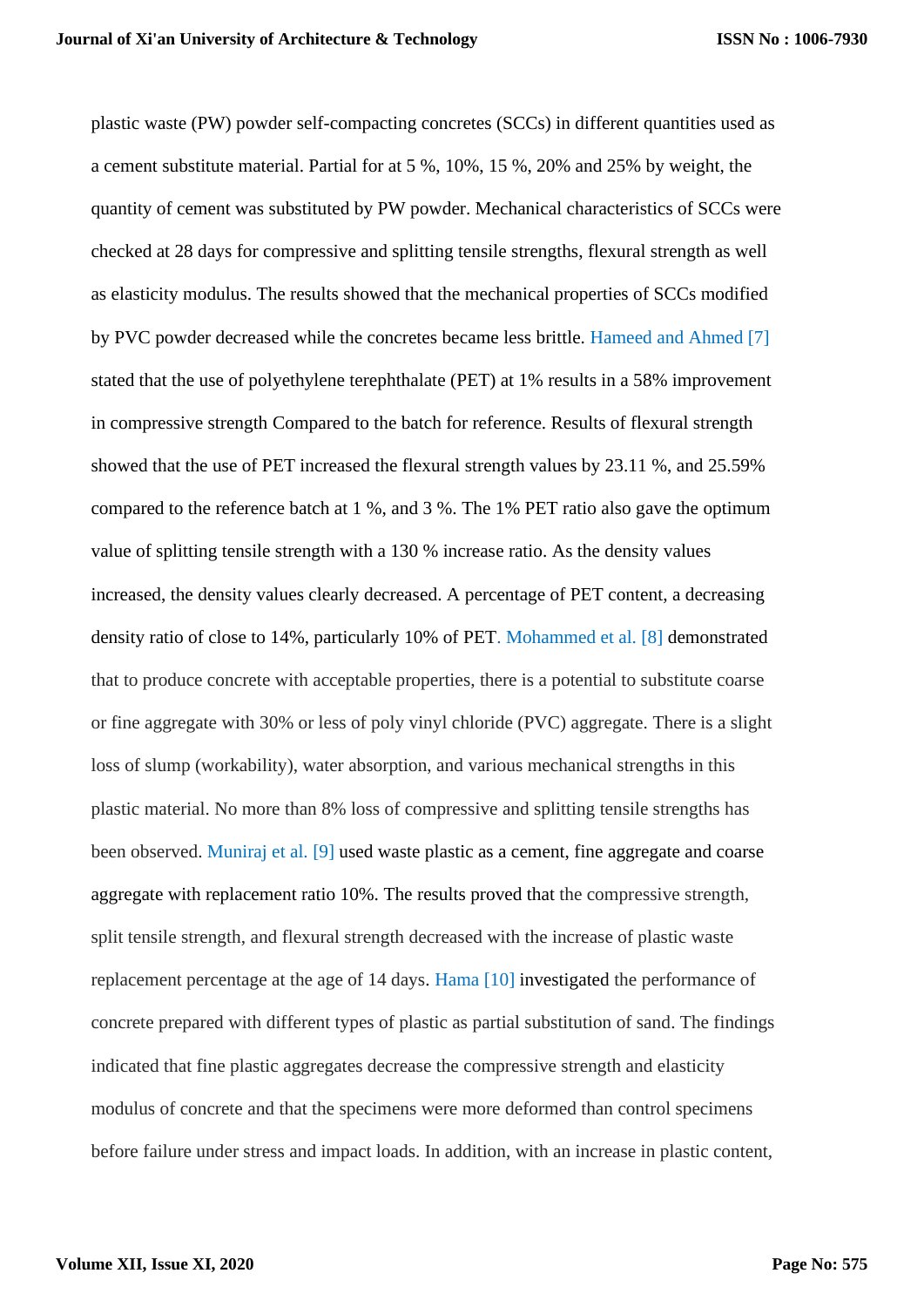the bonding strength between concrete and steel reinforcement decreased, particularly one with a larger particle size. The study aimed to experimentally investigate the validity of recycling medical waste plastic to partially replace the fine aggregate in lightweight concrete mixes as a sustainable approach for medical waste management. The study involved the examination of fundamental mechanical properties of concrete mixes.

#### 2. MATERIALS AND METHODS

#### *2.1 Materials*

The local Iraqi markets supported all the materials used in this research. In all concrete mixes, ordinary Portland cement (Type 1), commercially referred to as (Taslooja), was used. Tables 1 and 2 present the chemical analysis and physical properties of cement. Crushed gravel of (20) mm maximum size obtained from Tikrit city was a coarse aggregate. Tables 3 and 4, respectively, demonstrate the physical properties and sieve analysis of the coarse aggregate. The fine aggregate was river sand obtained with a maximum aggregate size of 5 mm from Tikrit City. The physical characteristics and sieve analysis are given in Tables 5 and 6, respectively. Medical waste plastic (MWP) was collected from the local hospitals, health centers, and medical clinics. The plastic waste represented by used syringes, fluid and blood bags and giving devices. After collection, the waste plastic was sterilized, and then the plastic waste was shredder by a mechanical machine to obtain the desired size. Maximum particle size was 5 mm with density of WPL 320 kg/m<sup>3</sup>. Table 7 presents the physical and mechanical characteristics of MWP, and its gradation presented in Table 8. Fig.1 presents samples of the medical waste plastic (MWP).

## *2.2 Mixture proportioning*

In this experimental analysis, two kinds of concrete mixes were prepared. The first mix was plain concrete (as a reference mix), consisting of 715 kg /  $m<sup>3</sup>$  of fine aggregate, 1020 kg /  $m<sup>3</sup>$  of coarse aggregate, 380 kg /  $m^3$  of cement and 174.8 kg /  $m^3$  of water, with a W / C ratio of 0.46. The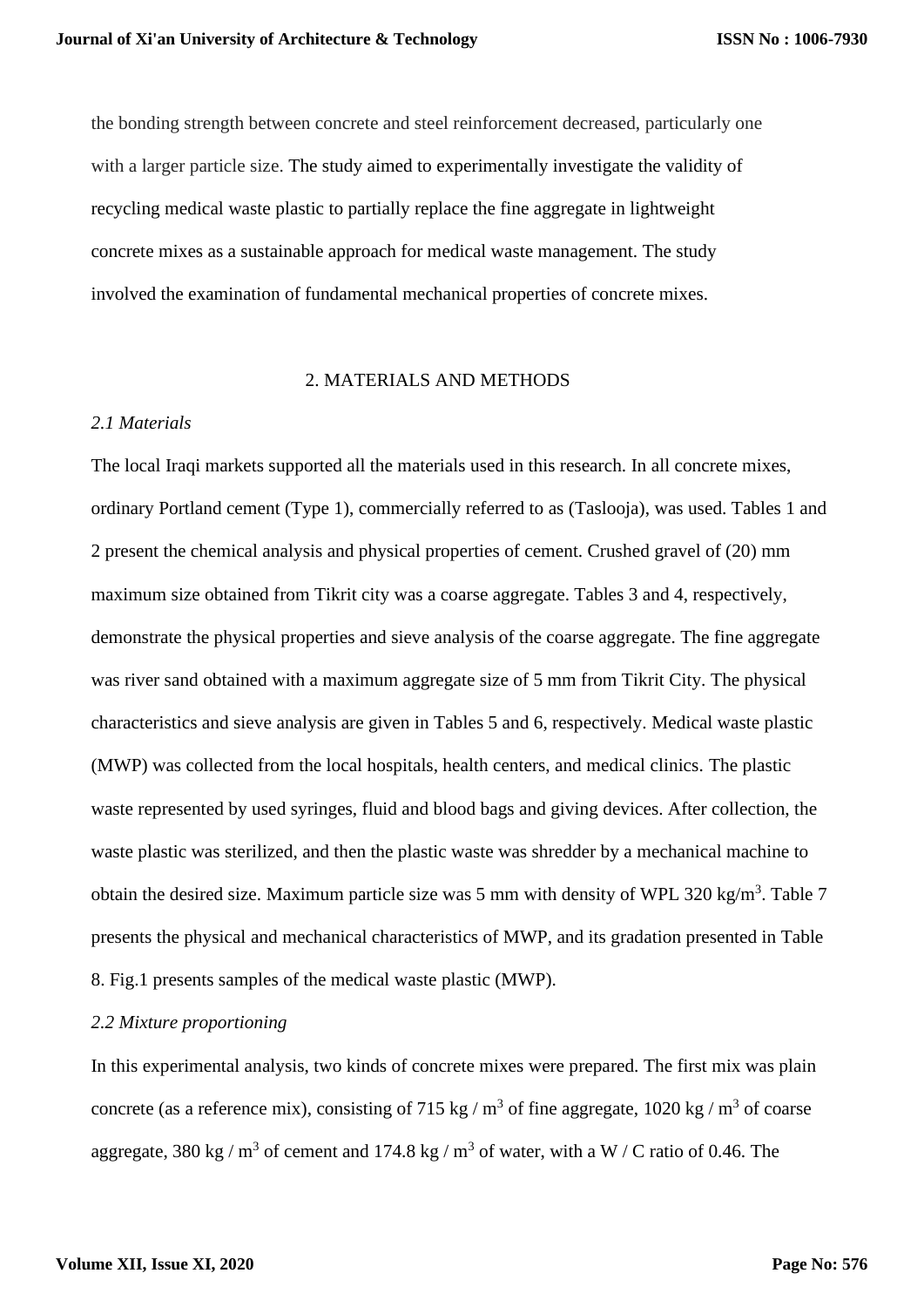second form of mixing was the concrete with waste plastic by 2%, 4%, 6%, 8 % and 10% weight percent as partial replacement of fine aggregate. According to ASTM C192 [11], the two types of concrete were cured for 7, 14, and 28 days,

# *2.3 Specimens and test of specimens*

For the compressive strength test, fifty-four concrete cubes of size  $(150\times150\times150)$  mm were molded. One hundred and twenty-six concrete cubes of size  $(100\times100\times100)$  mm were prepared for fresh and hard densities and water absorption tests. Twenty-four prisms of size  $(70\times70\times380)$  mm were prepared for the test of flexural strength. Six cylinders of size (50×100) mm were prepared for the leaching test.

For the test of specimens, slump test was fulfilled according to ASTM C143-05 [12]. Casting, compacting and curing was conducted according to B.S.188:1952 [13]. Fresh density was carried out immediately after molding and compacting the specimens. according to B.S:188:1952 [13]. Dry density was measured according to B.S.1881:1952 [13]. Three cubes were represented the mean of the dry density. Water absorption test was carried out according to ASTM C 642 – 97 [14]. The cubes of size (100x100x100) were dried in an oven for 72 h at a temperature range of 100-110°C. The compressive strength test was conducted according to B.S:1881:1952 [13]. Cubes of size  $(150\times150\times150)$  mm were used for this test. The specimens were tested in the compression machine after being taken out from the curing water in their wet condition.

Flexural strength test was conformed to ASTM: C293-07 [15]. This test consisted of applying center point load on the specimen until failure occur. Four prisms represented the mean of the flexural strength. According to EPA SW-846 [16], this process was carried out. Test specimens were hung and immersed in containers filled with 2 liters of distilled water leaching fluid. The cylinders were divided into two groups, with one group being the reference group and the second group having a 10% sand substitute for plastic.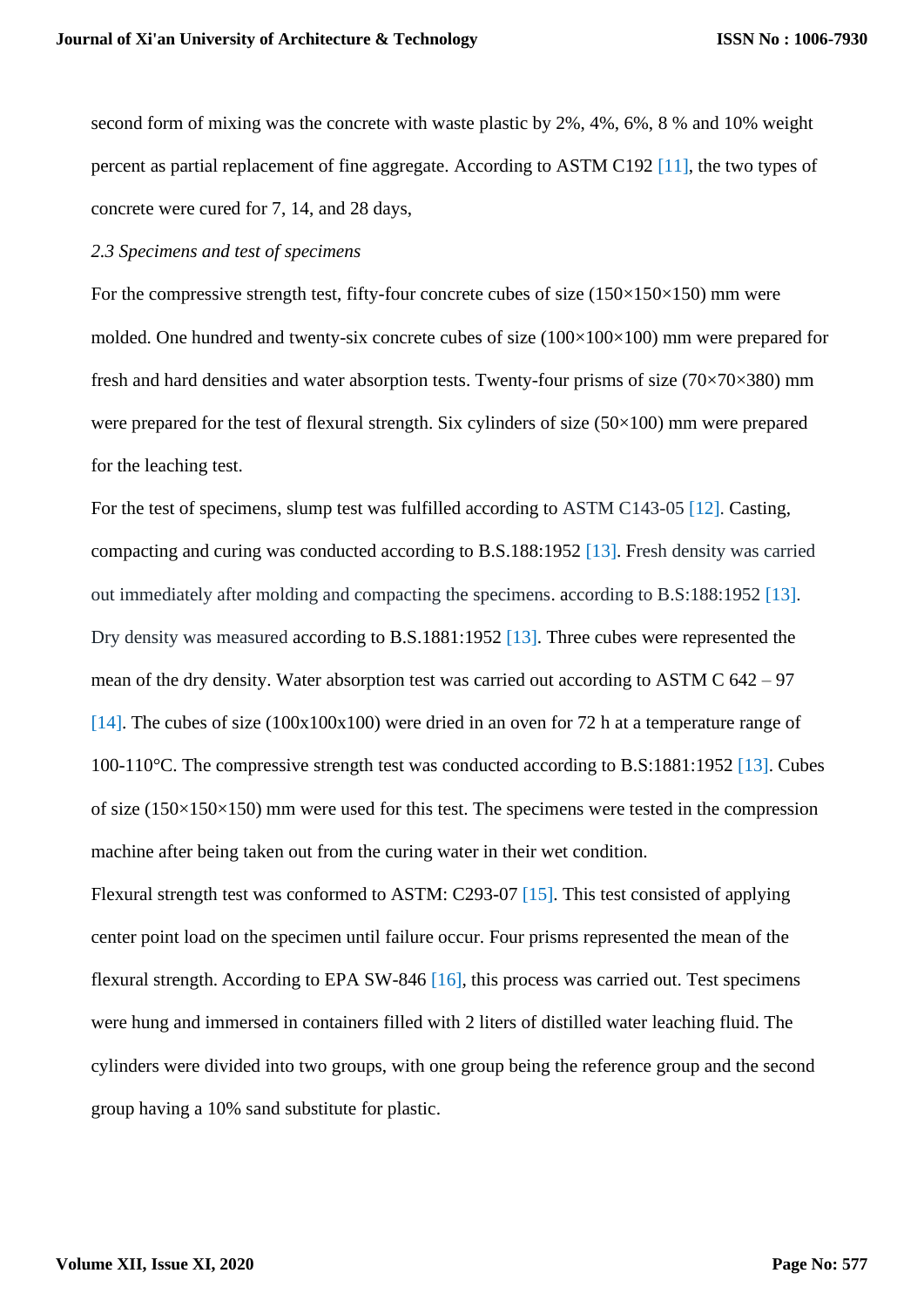### 3. RESULTS AND DISCUSSION

### *3.1 Slump test (Workability)*

The effect of partial replacement of WPL on the slump test is presented in Fig .2. The results show the tendency of plastic waste slump to decrease below the reference mix by 6.6, 5.7, 4.5, 3.4, and 2.5 for MWP1, MWP2, MWP3, MWP4, and MWP5, respectively. The decreasing ratios of slump below the reference mix of those mixes were 15.38, 26.92, 42.31, 56.41, and 67.94, respectively. This decrease can be attributed to the fact that some particles are angular and others have less fluidity due to non-uniform shapes. The results are in a good agreement with the findings reported by  $[17]$  as well as by  $[18]$ .

## *3.2 Tests of fresh density and dry densities*

The fresh density test results for MWP-concrete mixes are shown in Fig.3. The fresh density tends to decrease with increasing the substitution ratio. For mixes of 2 %, 4 %, 6 %, 8% and 10 %, of waste plastic replacement ratio, the decrease in the density values of the MWP- concrete mixes were 2.98%, 3.38 %, 4.3%, 5.21% and 5.94%, respectively. The density reduction could be due to the MWP density which is less than the sand by 80.7%, resulting in a decrease of plastic density fresh density. The dry density tests are shown in Fig.4 for the MWP- concrete mixes. At each curing age, the dry densities of the MWP-concrete mixes decreased as the ratio of waste plastic increased. At 28 days of age, the lowest dry density was  $2310 \text{ kg} / \text{m}^3$ . This observation was in a good agreement with the findings previously outlined by [19].

## *3.3 Water absorption*

The weight percentage of absorbed water in concrete mixes are shown in Fig.5. The results showed that the ability to absorb water increased with an increase in the MWP ratio. This increase in the absorption of water may be attributed to the higher percentage of plastic waste added to the mix, thus increasing the total voids distributed in the samples [20].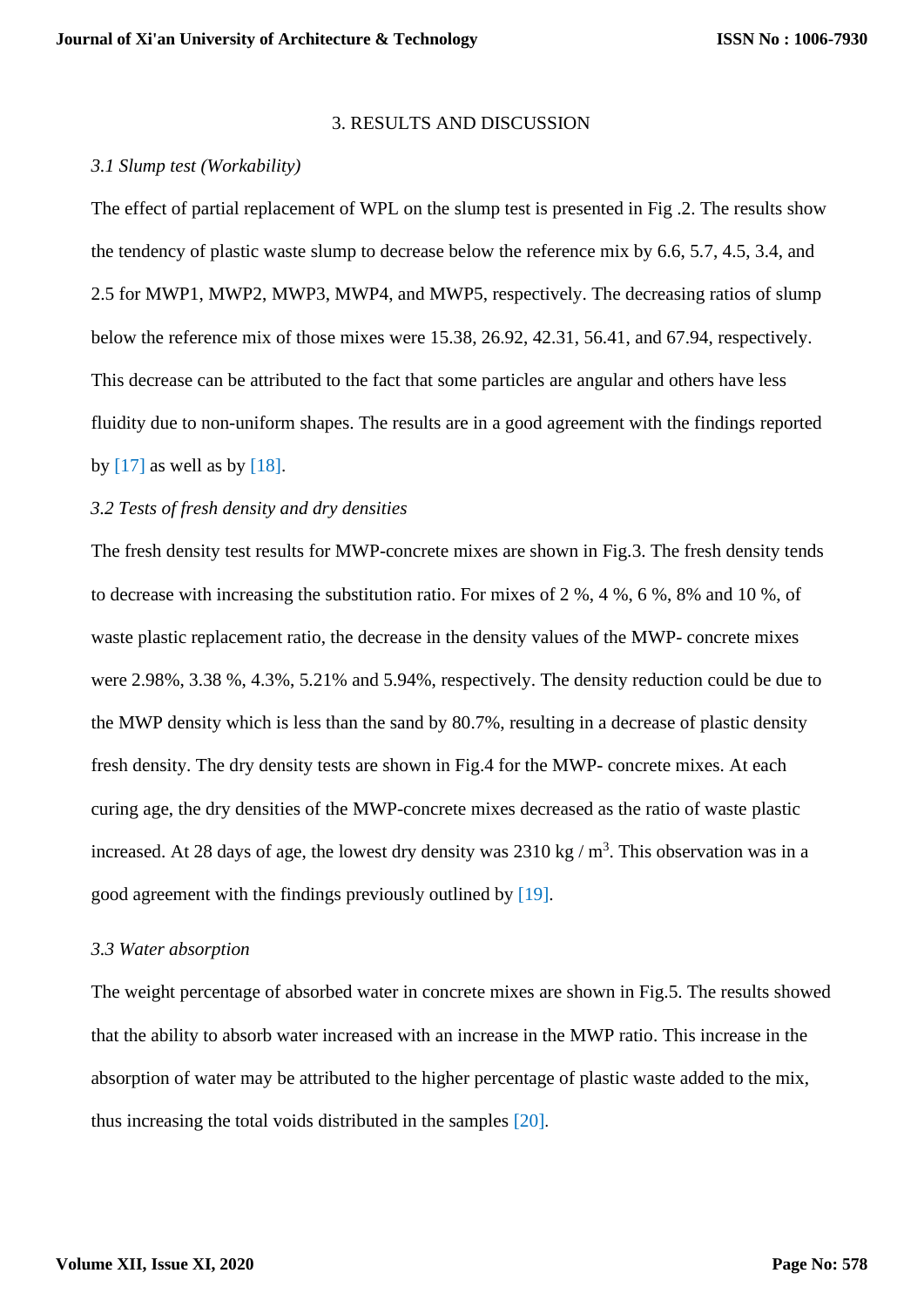#### *3.4 Compressive strength tests*

Results of compressive strength for concrete mixes at 7, 14 and 28 days are shown in Fig.6. The findings indicate a tendency for compressive strength waste plastic concrete mixes to decrease with the increase in the waste plastic ratio for each curing age below the plain concrete mix. The lowest compressive strength was in the order of MWP5, MWP4, MWP3, MWP2 and MWP1 below the plain concrete mix. However, the minimum compressive strength value (38.34MPa) was higher than the minimum value (17.4MPa) of lightweight concrete for structural application for 10% aggregate replacement at 28 days of curing age. [21] Reported that when waste plastic is used as fine aggregate, the compressive strength decreases with the increasing the PET.

## *3.5 Flexural strength test*

The flexural strength test results for the MWP-concrete mixes are presented in Fig.7. These results demonstrated that the flexural strength of MWP-concrete mixtures at each curing age were decreased with increasing the MWP ratio in these mixtures. This pattern, as well as the hydrophobic nature of the plastic content that can restrict cement hydration, may be due to the decrease in adhesive strength between the surface of waste plastic particles and the cement paste. [22] Observed a similar trend using recycled waste plastic (polyethylene) as fine aggregate.

### 3.6 Leaching test

The results of leaching experiments showed that the target elements in the leachant were absent. The leaching test results showed that none of these components were detected in the leachant. The findings of the leaching test suggested that the use of MWP is non-hazardous for concrete mixes and could fulfill the requirements of products for clean construction.

# 4. CONCLUSION

The aim of this study was to investigate and evaluate the recycling of medical waste plastic recycling in order to partially replace the fine aggregate in concrete mixes. The findings showed an environmentally friendly, sustainable approach for a proper management of this hazardous medical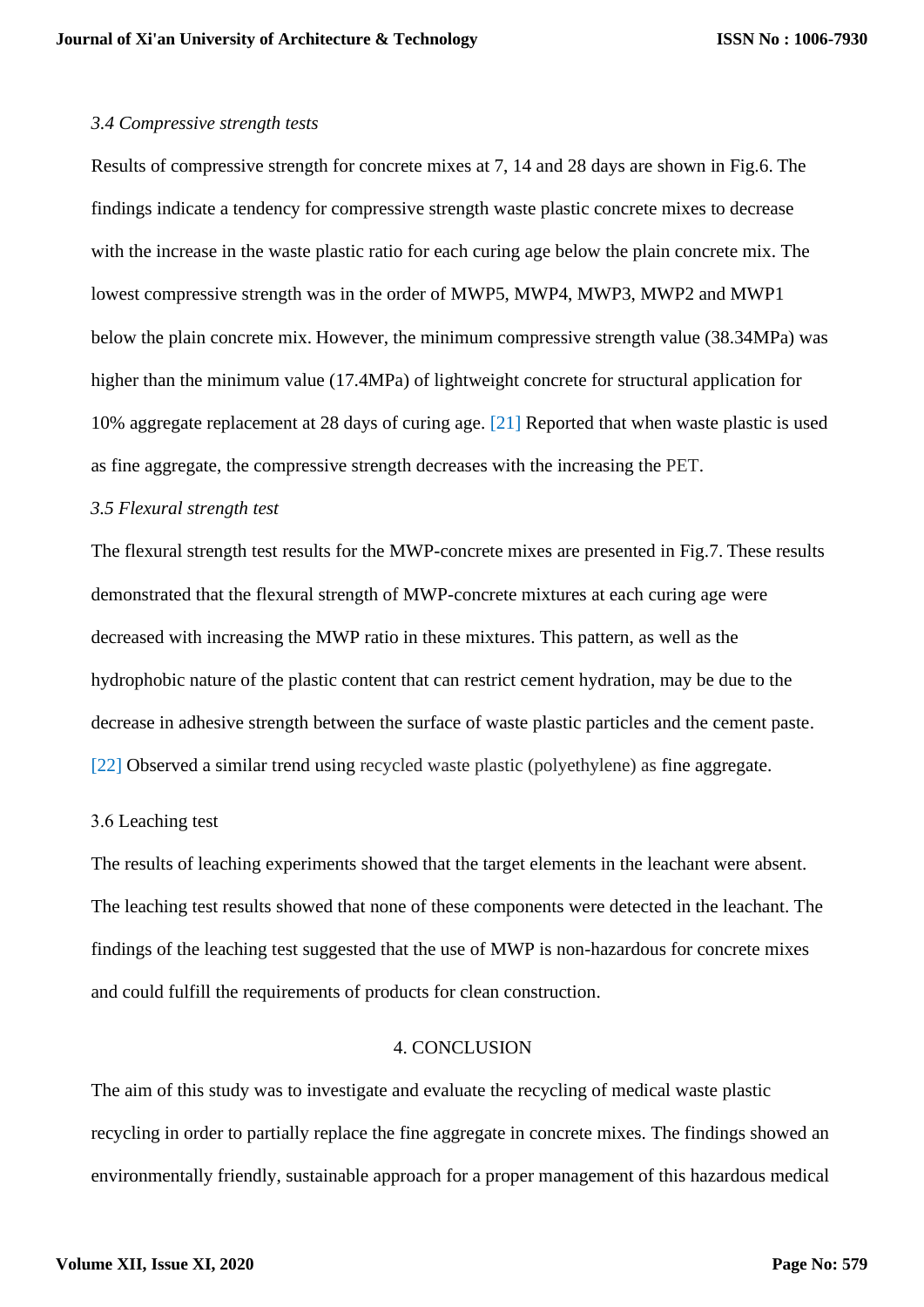waste. Test results of the MWP-concrete mixes revealed that with increasing the waste material, the slump of the MWP-concrete mixes decreased. In spite of the decline of the slump values of these mixes, these mixes were easy to work. As the MWP ratio in the concrete mix increased, the fresh and dry density values decreased. Compressive strength waste plastic concrete mixes to decrease with the increasing the MWP ratio. The lowest compressive strength value for 10% aggregate replacement at 28 days of curing age was 38.34MPa which is higher than the minimum acceptable value (17.4MPa) of lightweight concrete for structural application. The flexural strength of MWP- concrete mixes at each curing age is likely to decrease with the increase of the waste plastic ratio.

# AKNOWLEDGEMENT

The authors would like to thank the Department of Civil Engineering, Tikrit University for their technical support.

### REFERENCES

- [1] J. Jonbi, W. Meutia, A.R.I. Tjahjani, A. Firdaus, S. Romdon, "Mechanical properties of polypropylene plastic waste usage and high-density polyethylene in concrete", *IOP Conference Series: Materials Science and Engineering*, 620, 012034, 2019.
- [2] A. B. Crusho, V. Verghese, "Medical Plastic Waste Disposal by Using in Bituminous Road Construction", *International Research Journal of Multidisciplinary Technovation*, 1, 668-676, 2019.
- [3] H. Purnomo, G. Pamudji, M. Satim, "Influence of uncoated and coated plastic waste coarse aggregates to concrete compressive strength", *In MATEC Web of Conferences*, 101, 01016, 2017.
- [4] F. K. Alqahtani, I. Zafar, "Characterization of processed lightweight aggregate and its effect on physical properties of concrete", *Construction and Building Materials*, 230, 116992, 2020.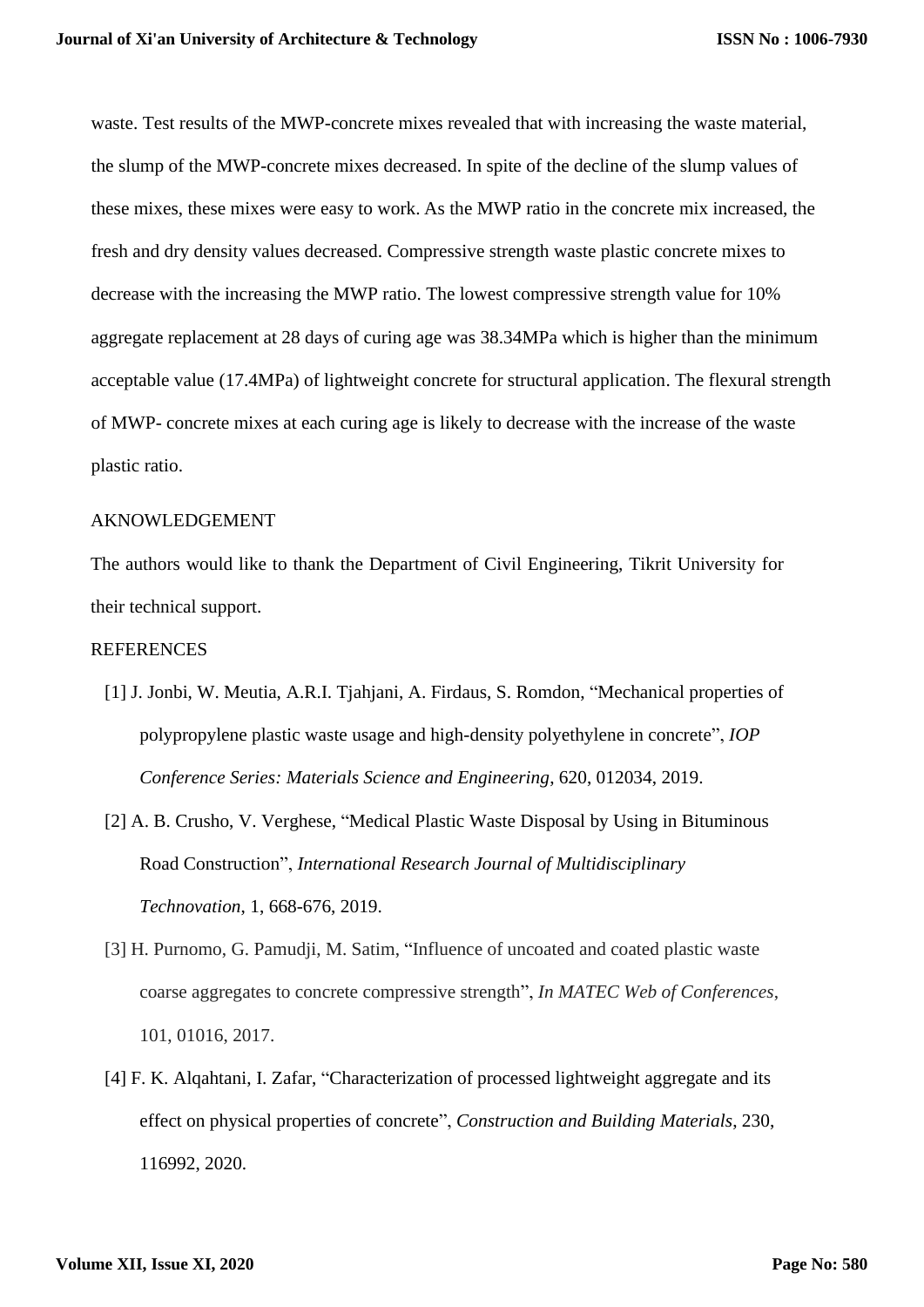- [5] M. Kamaruddin, M. M. A. Abdullah, M. H. Zawawi, M. R. R. A. Zainol, "Potential use of plastic waste as construction materials: recent progress and future prospect", *In IOP Conference Series: Materials Science and Engineering*, 267, 012011, 2017.
- [6] M. Gesoglu, E. Güneyisi, O. Hansu, S. Etli, M. Alhassan, "Mechanical and fracture characteristics of self-compacting concretes containing different percentage of plastic waste powder", *Construction and Building Materials*, 140, 562-569, 2017.
- [7] A. M. Hameed, B. A. F. Ahmed, "Employment the plastic waste to produce the lightweight concrete. Energy Procedia", 157, 30-38, 2019.
- [8] A. A. Mohammed, I. I. Mohammed, S. A. Mohammed, "Some properties of concrete with plastic aggregate derived from shredded PVC sheets", *Construction and Building Materials*, 201,232-245, 2019.
- [9] K. Muniraj, B. Murali, J. Rameshkumar, M. Prabaakar, B. Kumar, "Utilization of Waste Plastic in Concrete", 06, 1400-1405, 2016.
- [10] S. M. Hama, "Behavior of concrete incorporating waste plastic as fine aggregate subjected to compression, impact load and bond resistance", *European Journal of Environmental and Civil Engineering*, 1-15, 2020.
- [11] A. Standard, "Standard practice for making and curing concrete test specimens in laboratory", *ASTM Annu. B. ASTM Stand.*, 1980.
- [12] A. Standard, "Standard test method for slump of hydraulic-cement concrete", *ASTM Annu. B. ASTM Stand.*, 2000.
- [13] A. Standard, "Methods of testing concrete", *BSI, London*, 1970.
- [14] A. Standard, "Standard Test Method for Density, Absorption, and Voids in Hardened Concrete", *ASTM Annu. B. ASTM Stand.*, 1997.
- [15] A. Standard, "Standard Test Method for flexural strength of Concrete (using simple beam with center-point loading", *ASTM Annu. B. ASTM Stand.*, 1979.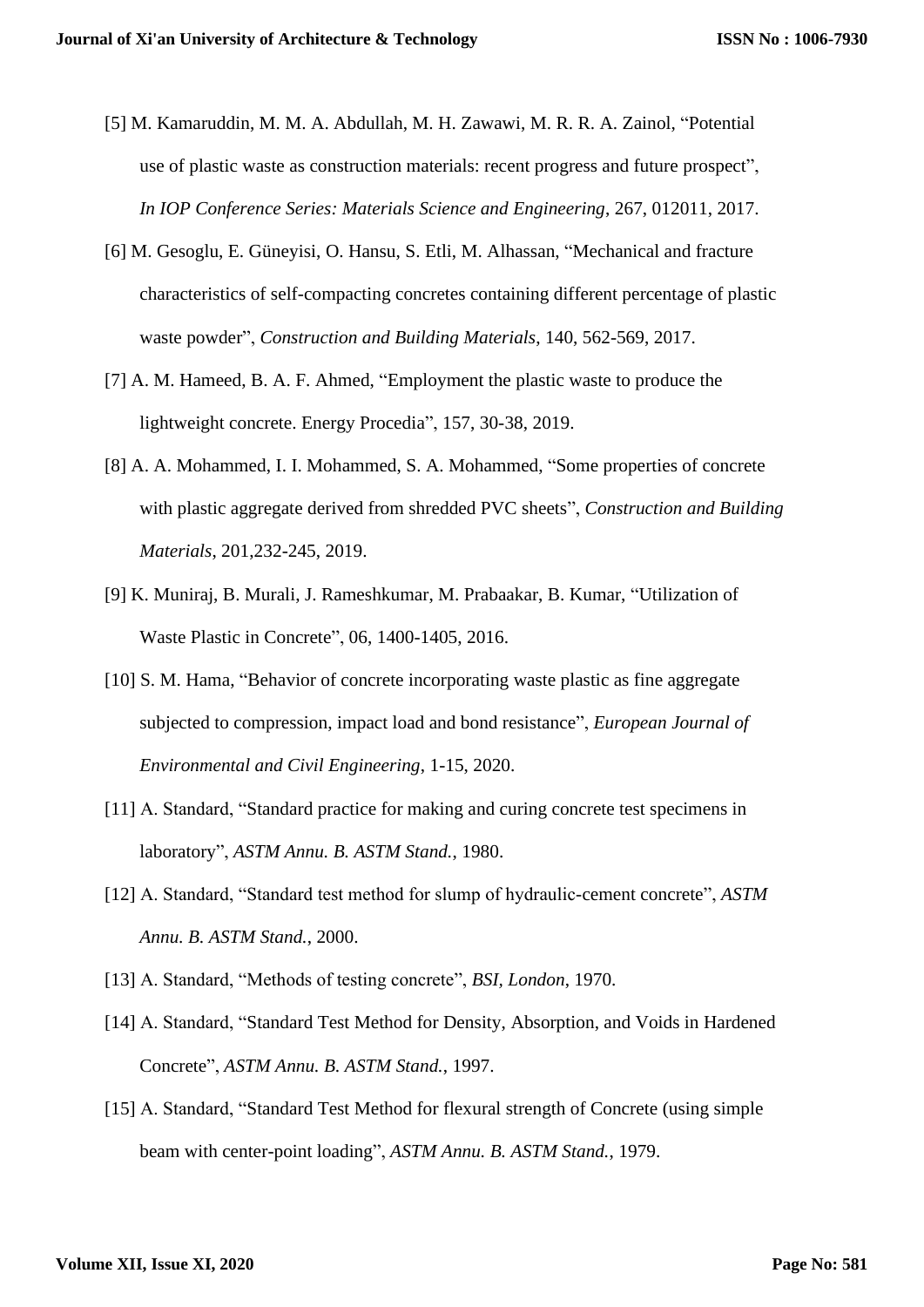- [16] U. S. EPA, "Mass transfer rates of constituents in monolithic or compacted granular materials using a semi-dynamic tank leaching procedure", *Test methods for evaluating solid waste: Physical/chemical methods SW-846 method 1315*, 2013.
- [17] Z.Z. Ismail, E.A. Al-Hashmi, "Use of waste plastic in concrete mixture as aggregate replacement", *Waste Manag.28*, 2041-2047,2008.
- [18] C. A. Ogbu, A. Y. Sangodoyin, "Potentials of Increasing Levels of Recycled Waste Plastic on the Physical Characteristics of Concrete", *J Civil Eng. Environ Sci.* 4, 050- 055,2018.
- [19] B. Rai, S. T. Rushad, K. S. Bhavesh, K. Duggal, "Study of Waste Plastic Mix Concrete with Plasticizer", *International Scholarly Research Network,* Article ID 469272, 5,2012.
- [20] W. Khalil, N. Al Obeidy, "Some properties of sustainable concrete containing two environmental wastes", *In MATEC Web of Conferences*,162, 02029, 2018.
- [21] I. Almeshal, B. A. Tayeh, R. Alyousef, H. Alabduljabbar, A. M. Mohamed, "Ecofriendly concrete containing recycled plastic as partial replacement for sand", *Journal of Materials Research and Technology*, 2020
- [22] M. A. Jibrael, F. Peter, "Strength and behavior of concrete contains waste plastic", *Journal of Ecosystem & Ecography*, 6, 2-5, 2016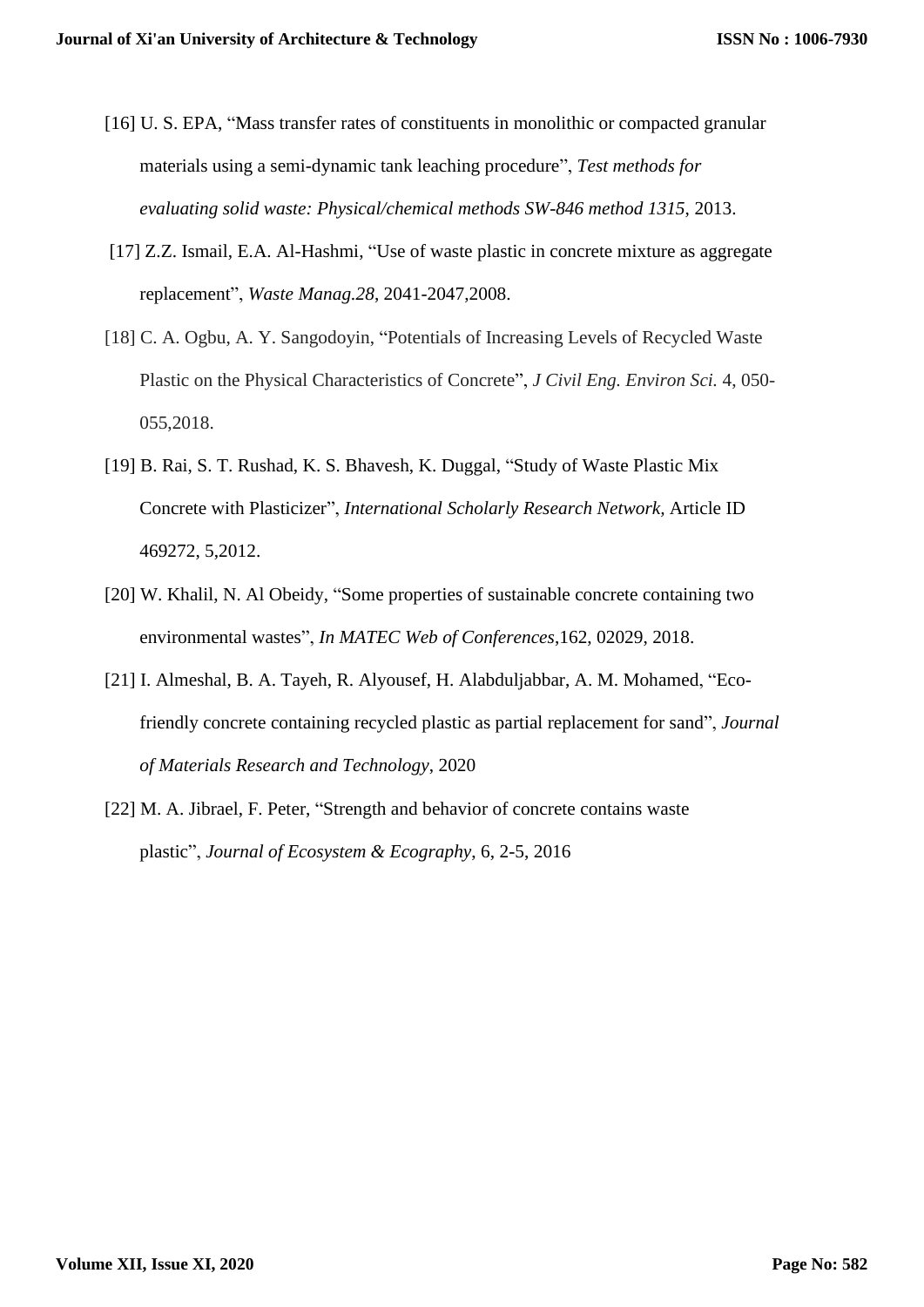# **Tables**

**Table 1** Chemical composition of cement

| <b>Compounds</b>             | <b>Abbreviation</b>            | Weight (%) |
|------------------------------|--------------------------------|------------|
| Lime                         | CaO                            | 61.65      |
| Silica                       | SiO <sub>2</sub>               | 21.25      |
| Alumina                      | $Al_2O_2$                      | 04.4       |
| Iron oxide                   | Fe <sub>2</sub> O <sub>3</sub> | 3.30       |
| Sulfite                      | SO <sub>3</sub>                | 2.10       |
| Magnesia                     | MgO                            | 1.89       |
| Loss of ignition             | L.O.I                          | 1.58       |
| Lime saturation factor       | L.S.F                          | 0.89       |
| Insoluble residue            | I.R                            | 0.49       |
| Tricalcium silicate          | $C_3S$                         | 48.13      |
| Dicalcium silicate           | $C_2S$                         | 26.43      |
| Tricalcium aluminate         | $C_3A$                         | 6.30       |
| Tetra calcium aluminoferrite | $C_4AF$                        | 8.96       |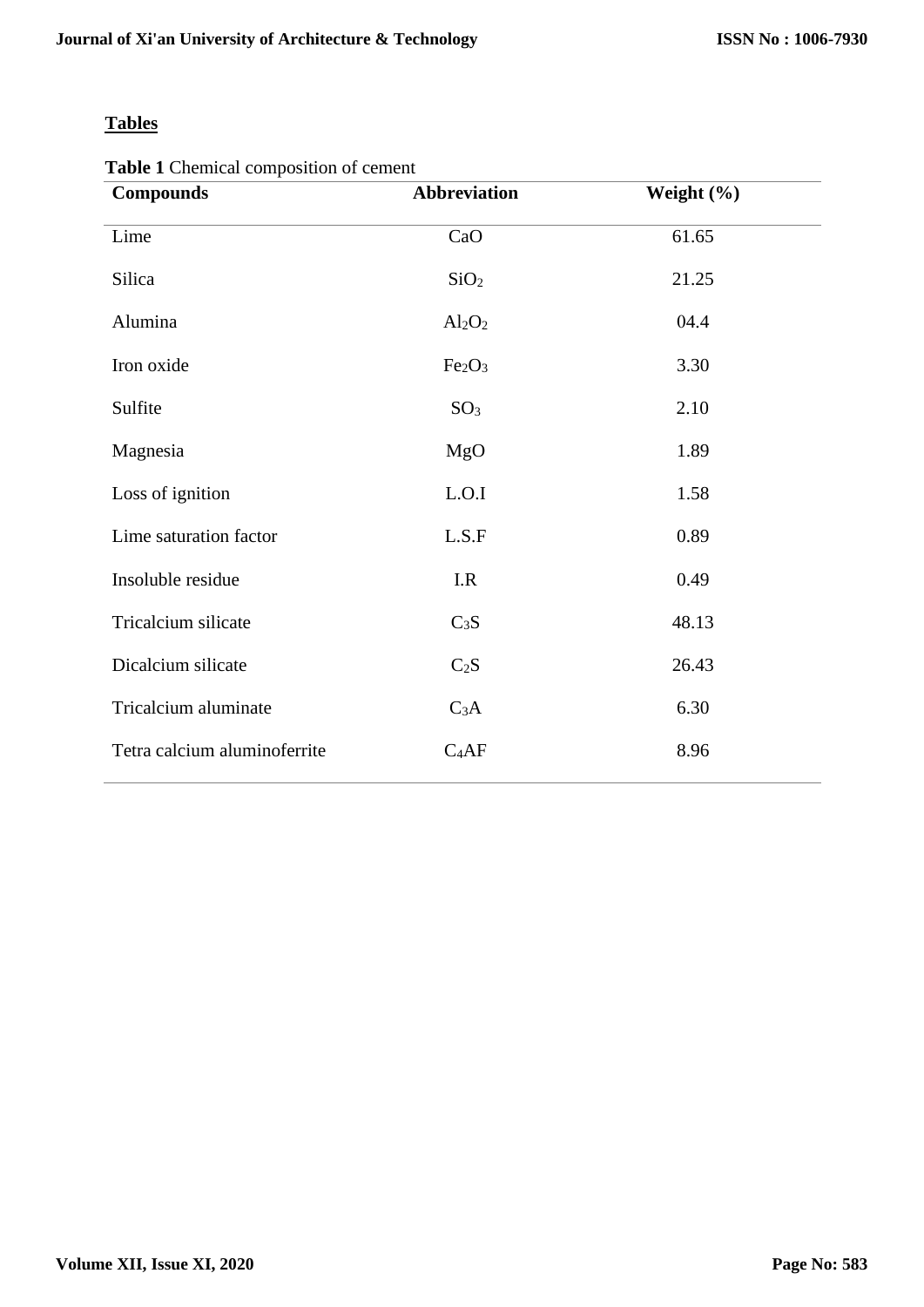| <b>Compounds</b>                      | <b>Abbreviation</b> | <b>Limits of</b> | Limit of      |
|---------------------------------------|---------------------|------------------|---------------|
|                                       |                     | cement           | I.Q.S No.     |
|                                       |                     |                  | 5/1984        |
| Finesse $(m^2/Kg)$                    |                     | 300              | $\geq$ 230    |
| Initial setting time (min)            | I.S.T               | 131              | $\geq$ 45 min |
| Final setting time (h)                | F.S.T               | 240              | $\leq 10h$    |
| Soundness (%)                         |                     |                  | $\leq 0.8$    |
| 3 days age compressive strength (Mpa) | $C_{s}$             | 24               | $\geq$ 15     |
| 7 days age compressive strength (Mpa) | $C_{s}$             | 35               | $\geq$ 23     |

# **Table 2** Physical properties of cement

# **Table 3** Physical properties of gravel

| <b>Properties</b>               | <b>Results</b> | Limit of I.Q.S No.       |
|---------------------------------|----------------|--------------------------|
|                                 |                | 45/1984                  |
| Specific gravity                | 2.52           | $\overline{\phantom{0}}$ |
| Bulk density $(Kg/m^3)$         | 1500           | $\overline{\phantom{0}}$ |
| Absorption $(\%)$               | 0.50           |                          |
| Sulfate content (as $SO3$ ) (%) | 0.014          | $0.5$ (Max.)             |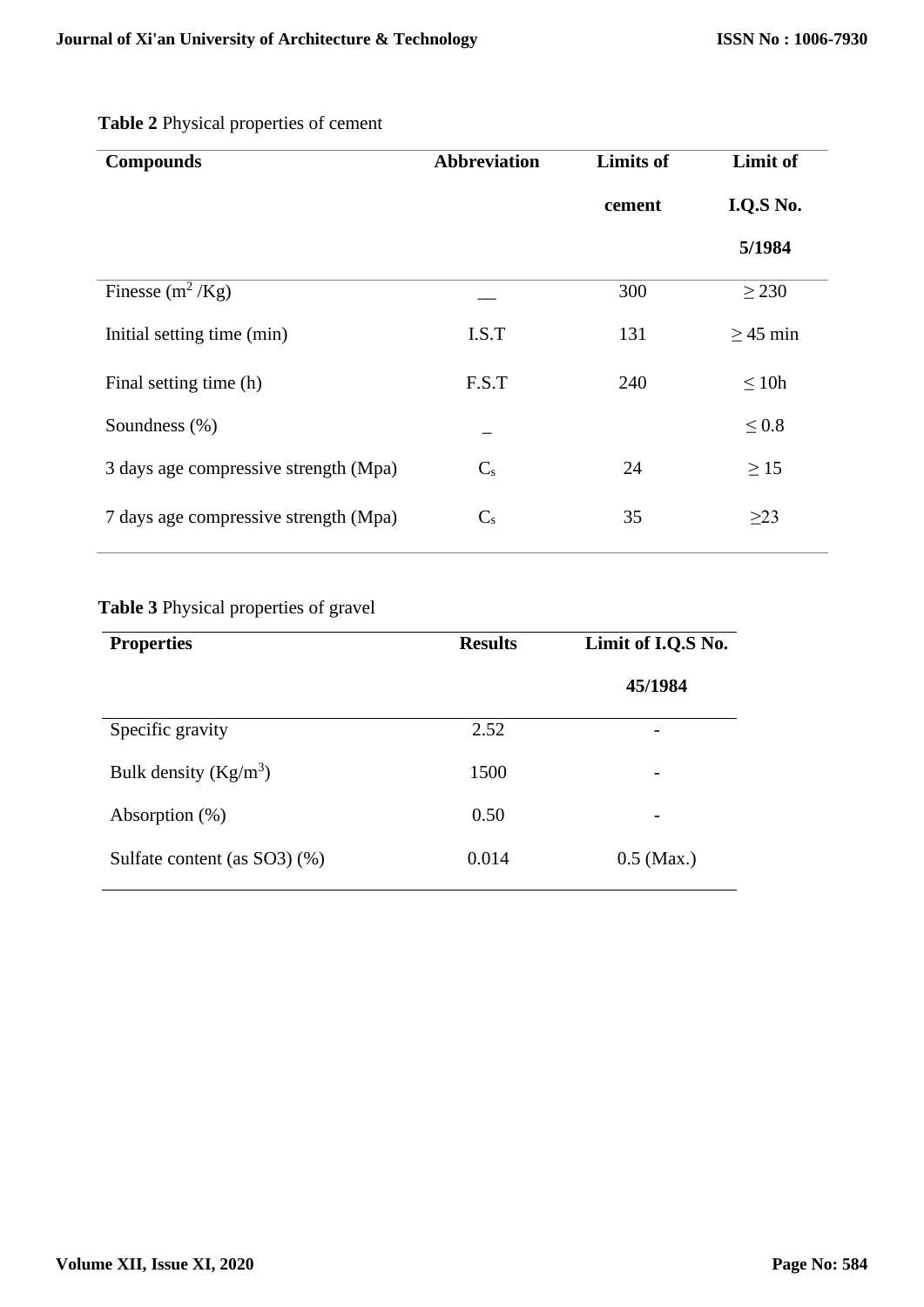| <b>Properties</b> | Passing % | Limit of I.Q.S No. |
|-------------------|-----------|--------------------|
|                   |           | 45/1984            |
|                   |           | Zone $(2)$         |
| 20                | 100       | 95-100             |
| 14                | 70.5      |                    |
| 10                | 46.1      | $30 - 60$          |
| 5                 | 1.9       | $0 - 10$           |
| pan               |           |                    |

# **Table 4** Sieve analysis of gravel

# **Table 5** Physical properties of sand

| <b>Properties</b>               | <b>Value</b> | Limit of I.Q.S No. |
|---------------------------------|--------------|--------------------|
|                                 |              | 45/1984            |
| Specific gravity                | 2.56         |                    |
| Bulk density $(Kg/m^3)$         | 1660         |                    |
| Absorption $(\%)$               | 1.2          |                    |
| Sulfate content (as $SO3$ ) (%) | 0.13         | $0.5$ (Max.)       |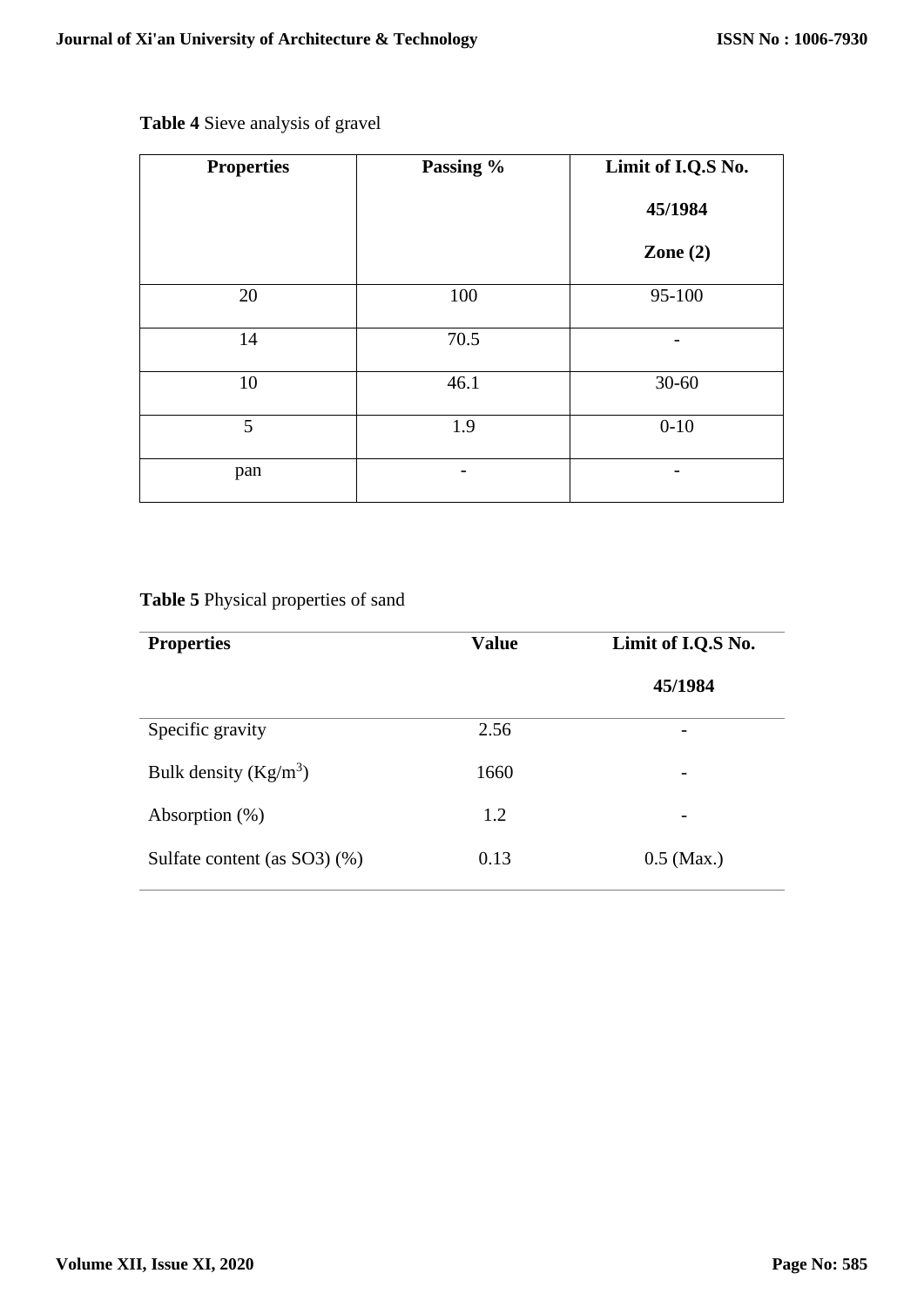| <b>Properties</b> | Passing % | Limit of I.Q.S No. 45/1984 |
|-------------------|-----------|----------------------------|
|                   |           | Zone $(2)$                 |
| 10                | 100       | 100                        |
| 4.75              | 91.5      | 90-100                     |
| 2.36              | 80        | 75-100                     |
| 1.18              | 56.5      | 55-90                      |
| 0.6               | 42.1      | 35-59                      |
| 0.3               | 10.9      | $8 - 30$                   |
| 0.15              | 3.6       | $0 - 10$                   |
|                   |           |                            |

**Table 6** Sieve analysis of sand

# **Table 7** Physical properties of plastic

| <b>Properties</b>       | <b>Value</b>                      |  |
|-------------------------|-----------------------------------|--|
| <b>Type</b>             | PPE (PE, LDPE)                    |  |
| Bulk density $(Kg/m^3)$ | 320                               |  |
| <b>Size</b>             | $>5$ mm                           |  |
| Shape                   | Aboard distribution dimension     |  |
|                         | Fabriform with varying length and |  |
|                         | width                             |  |
| Color                   | Different color                   |  |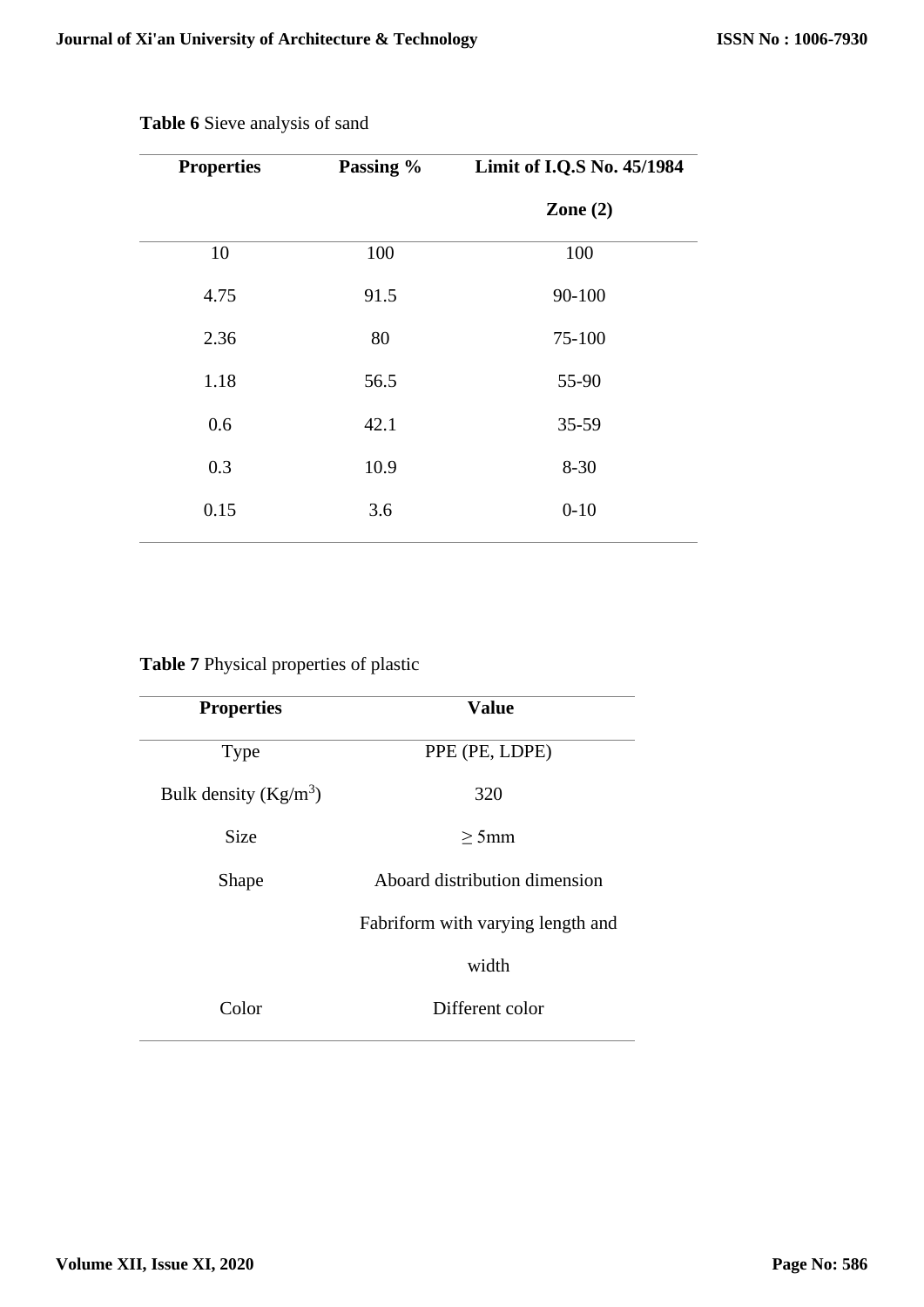| <b>Properties</b> | Passing %      | Limit of I.Q.S No. 45/1984 |
|-------------------|----------------|----------------------------|
|                   |                | Zone $(2)$                 |
| 10                | 100            | 100                        |
| 4.75              | 95             | 90-100                     |
| 2.36              | 82             | 75-100                     |
| 1.18              | 33             | 55-90                      |
| 0.6               | 16             | 35-59                      |
| 0.3               | 9              | $8 - 30$                   |
| 0.15              | $\overline{4}$ | $0 - 10$                   |
|                   |                |                            |

# **Table 8** Sieve analysis of plastic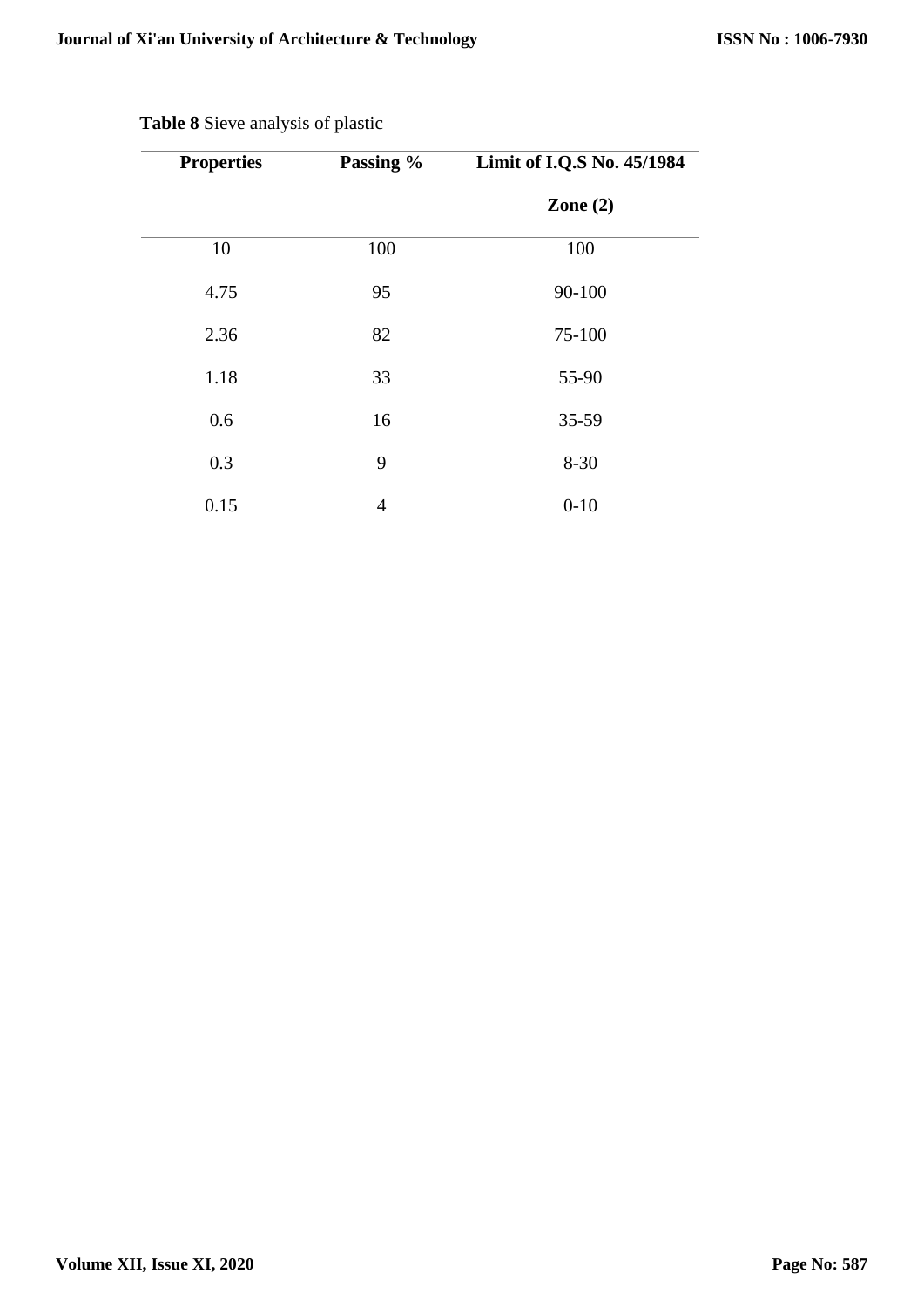# **Figures**



**Fig. 1** Sample of crushed waste plastic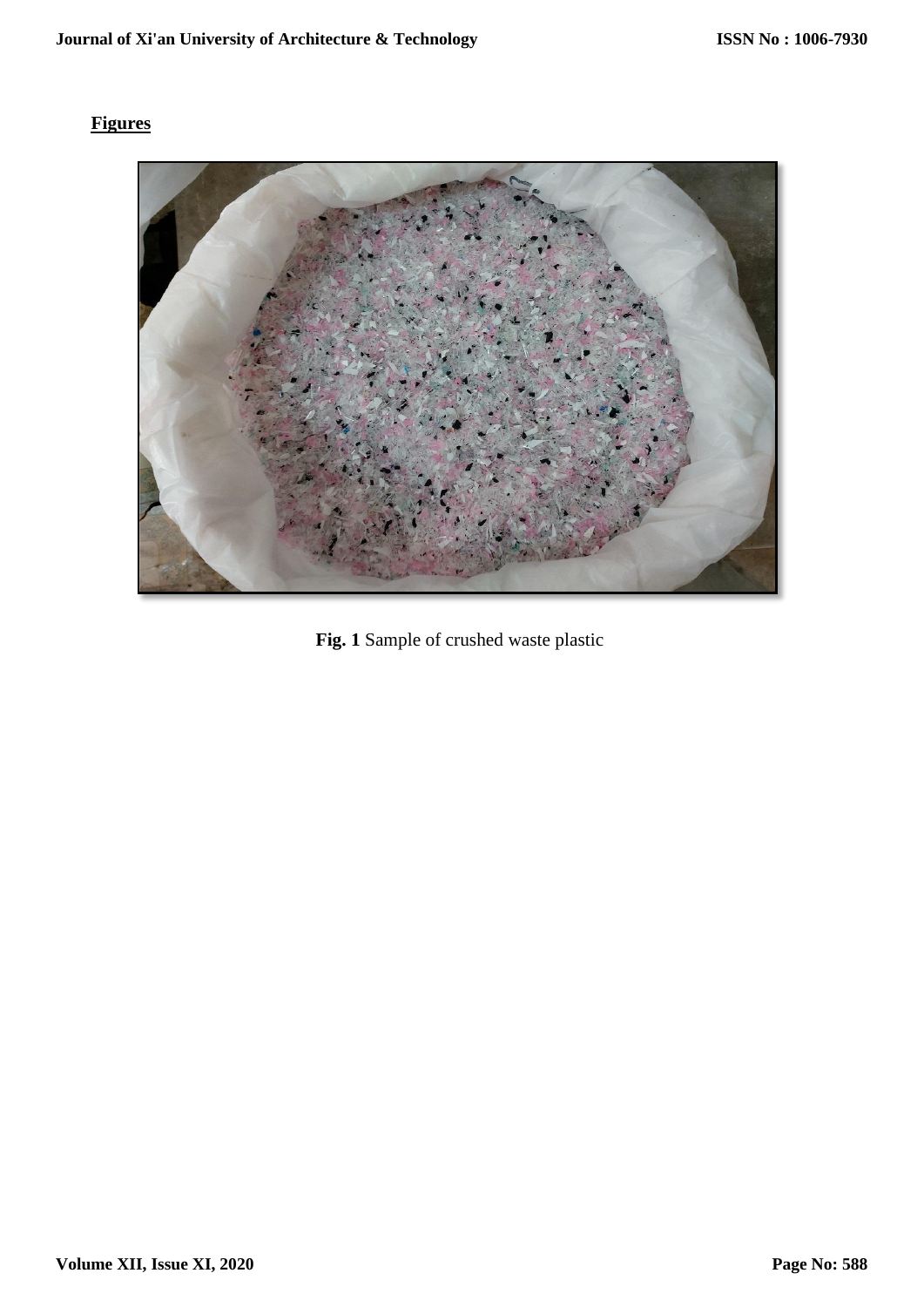

**Fig. 2** Profile of slump test for concrete mixes



**Fig. 3** Profile of fresh density for concrete mixes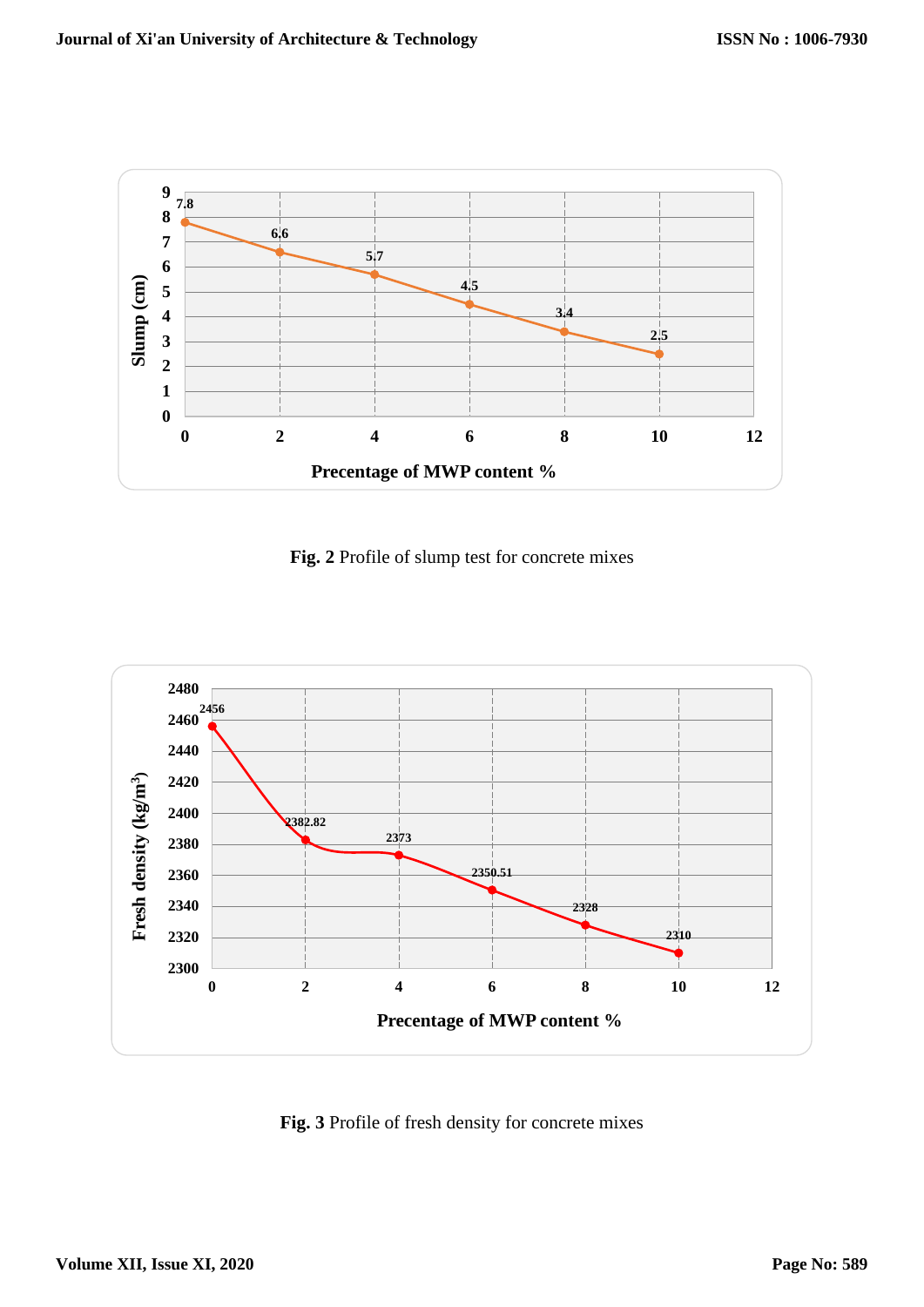

**Fig. 4** Profiles of dry density of concrete mixes



**Fig. 5** Water absorption of MWP- concrete